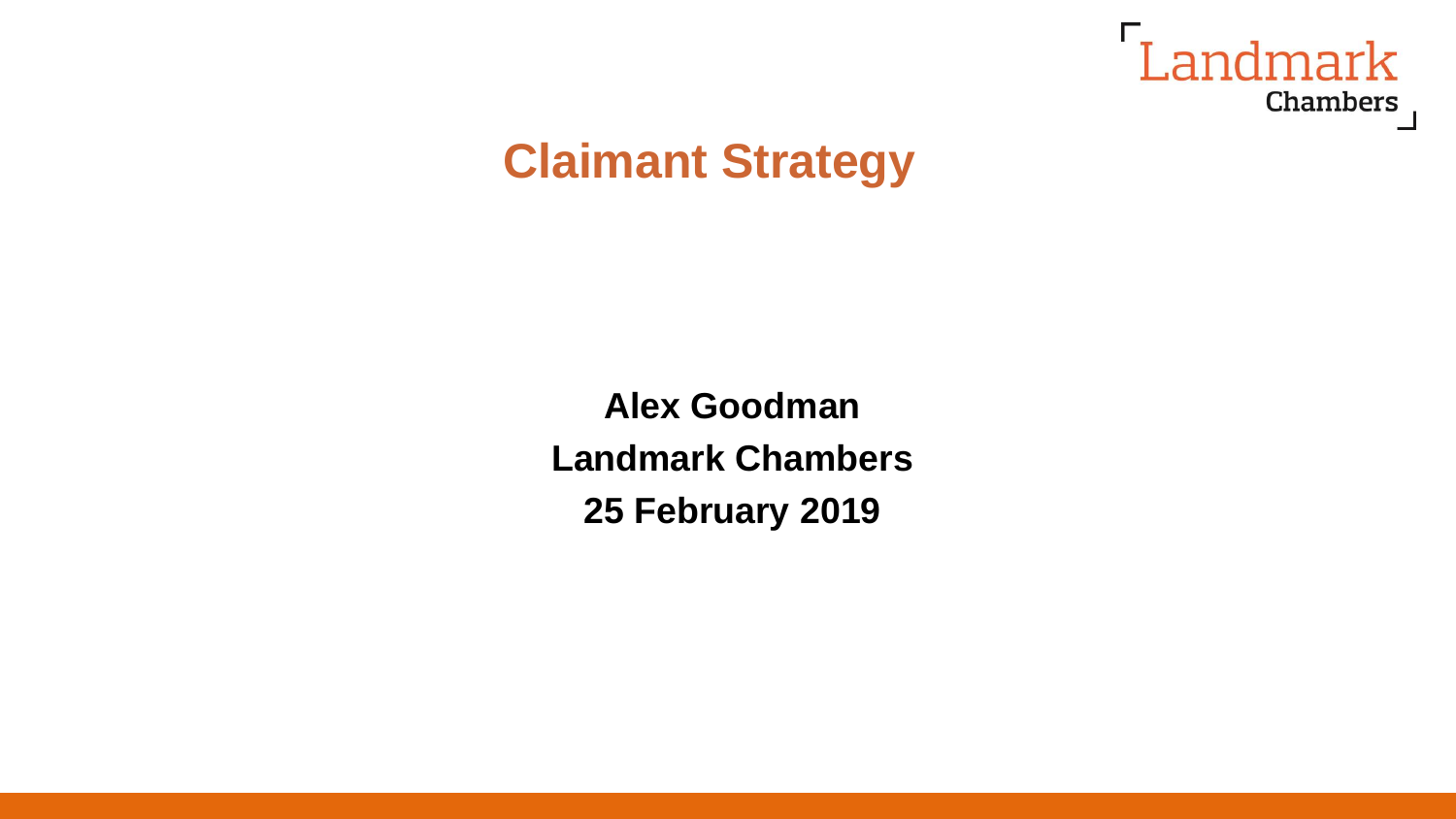



Main strategic considerations include:

- Pre-action considerations
- Kinds of claimant individuals, unincorporated associations; incorporated associations, companies; NGOs
- Standing
- "Promptly" and "within three months" requirements
- Grounds of Claim
- Discretion
- Evidence
- Winning for the client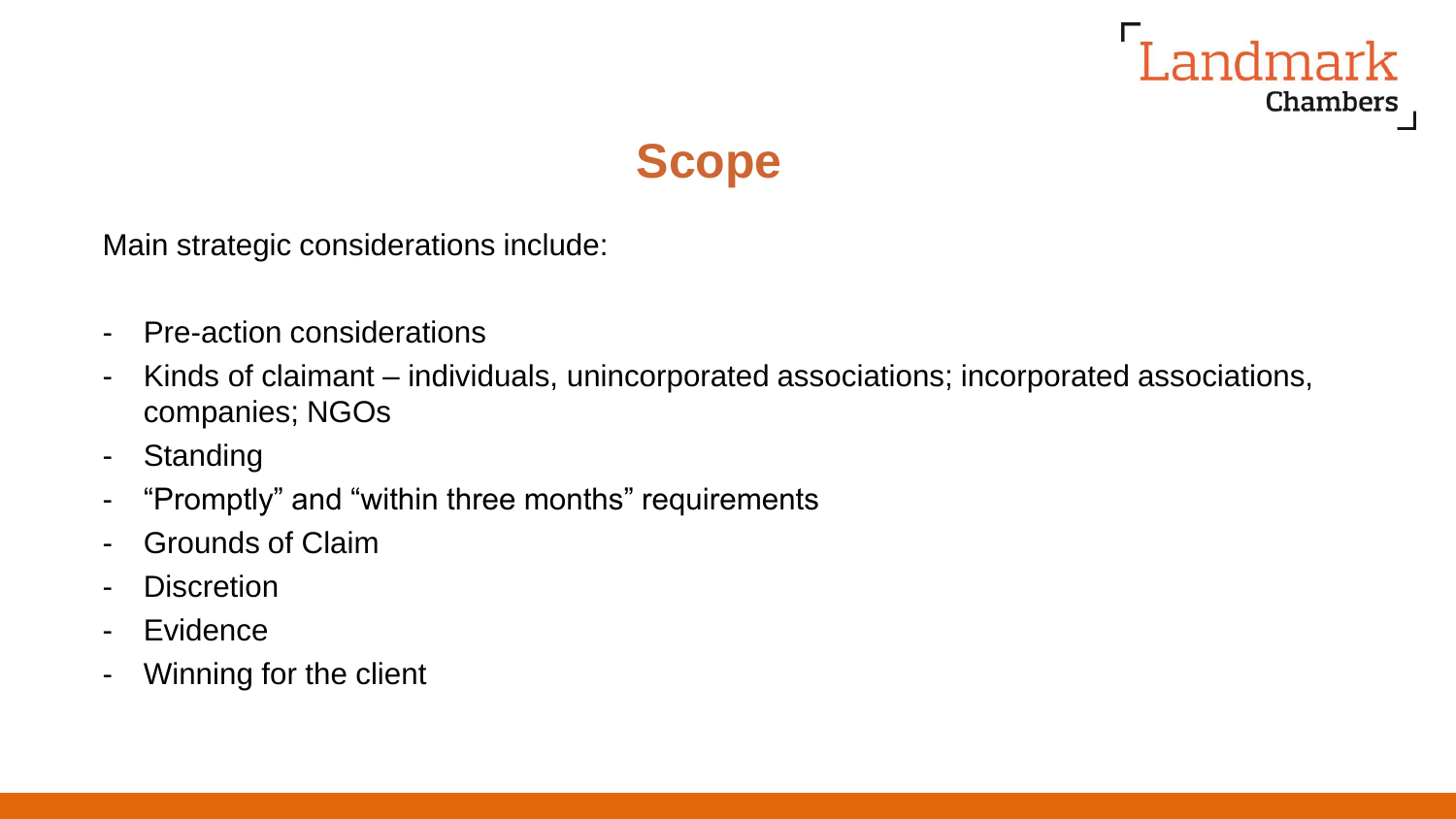### **Considerations Before Issuing Claim**

- What is it that the client (really) wants?
- What can judicial review achieve?
	- JR must be used (CPR 54.2) for quashing order, mandatory order; prohibiting order; injunction.
	- May be used (CPR 54.3) for declarations; damages (but not damages on their own).

- Mediation/alternative dispute resolution?
- Publicity- especially in campaigning challenges?
- Pre action protocol letter
	- 21 days or 14 days or less?
	- Second PAP letter?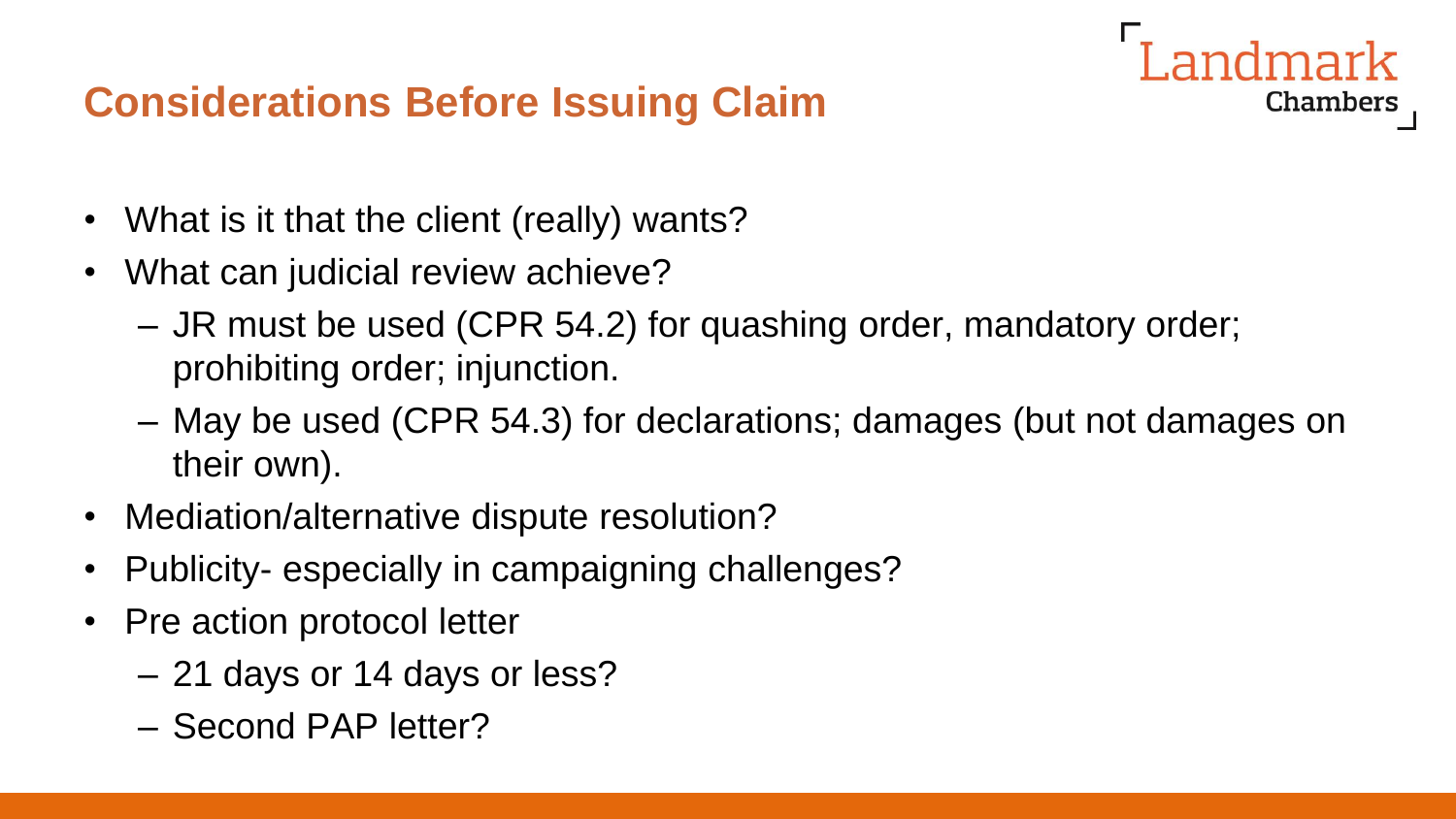## **Claimants (1) Who can and should bring the claim?**

**Individuals: Some funding considerations:**

- **Legal Aid**
	- Protection against paying any of the costs of the other side usually follows, but court can sometimes order payment of a reasonable amount of costs

andmark

- Contributions from capital/income (not recovered unless opponent pays all the costs)
- Statutory charge (e.g. in damages claims)
- **Aarhus claim** costs protection- Part 6 of JR claim form:
	- For environmental claims, caps adverse costs liability ordinarily at £5,000 for individuals [and £10,000 for businesses and other legal persons see](https://login.westlaw.co.uk/maf/wluk/app/document?&suppsrguid=i0ad62903000001691695e2169b4ea735&docguid=IE3A29AF032A411E89E82C68998555416&hitguid=I97C523809C9C11E7924C90564638FD11&rank=1&spos=1&epos=1&td=9&crumb-action=append&context=8&resolvein=true) *R (RSPB) v SSJ* [2018] Env. L.R. 13
	- Note *CPRE Surrey v Waverley Borough Council* [2018] EWHC 2969 (Admin) (Lieven QC) costs cap varied to £20,000 for CPRE on grounds of their history of fundraising.
- **Pro Bono**
- **Conditional Fee Agreement**
- **JR Costs Capping Order** (public interest proceedings of general public importance) application normally in, or accompanying, claim form. Decided at permission stage.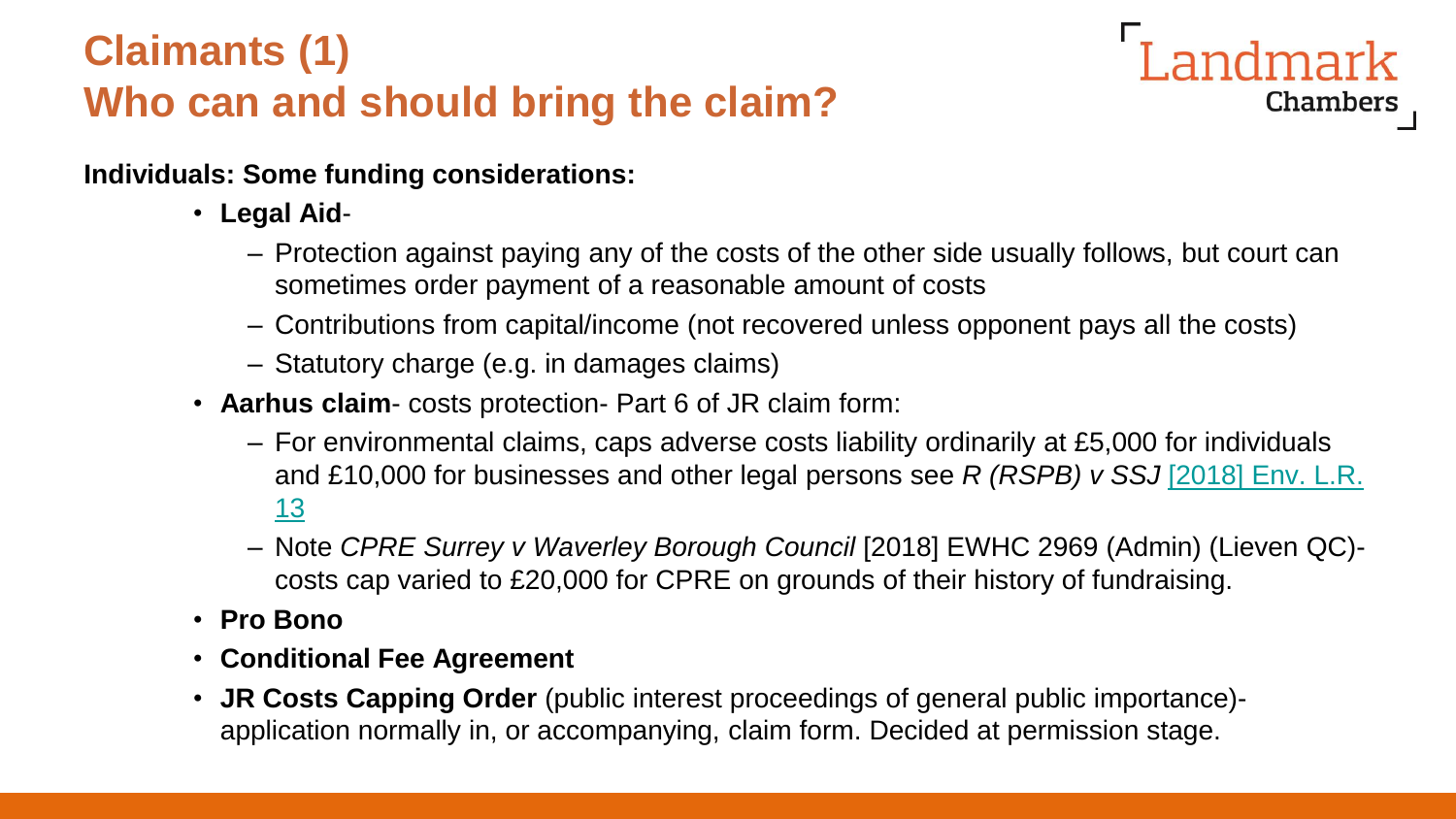

• "Put-up Claimants"- *Edwards v The Environment Agency* [2004] Env. L.R. 43 (Keith J)- not abusive for Edwards to front claim- LSC had seen fit to allow him to stand for whole community.

- *River Thames Society v FSS* [2007] JPL 782: Lady Berkeley substituted herself for River Thames Society as Claimant.
- *R (SDR) v Bristol City Council* [2012] EWHC 859 (Admin): SDR was originally "the only person prepared to put his head above the parapet in the prevailing atmosphere of intimidation and harassment". Later he discontinued the claim, but claimant "ABC" was allowed to bring a fresh JR well out of time on substantially the same grounds.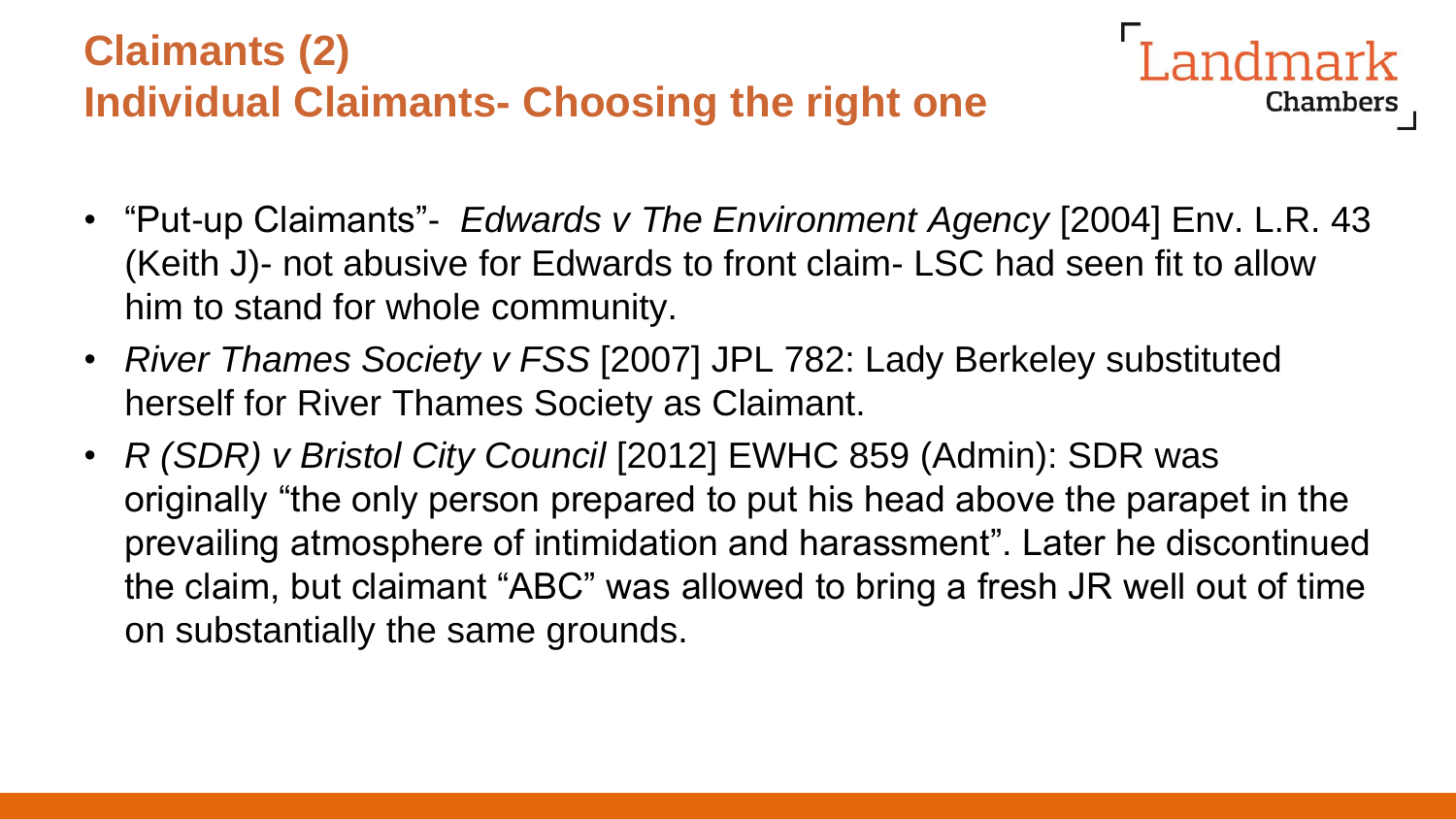### **Claimants (3) Unincorporated Associations:**

- Can they bring a claim for judicial review?
- *"No":* R v Darlington BC and Darlington Transport Company ex p the Association of *Darlington Taxi Drivers (*1994): Lacked legal capacity to litigate at all (Auld J)

- Yes": *R v Traffic Commissioner for the north Western Traffic Area ex p 'Brake'*  [1996] (Turner J.) J.R. invokes a supervisory jurisdiction to control excess of power. Not a knock-out.
- Solution if issue is raised can be to add an individual claimant: *R (Daws Hill Neighbourhood Forum and others) v Wycombe District Council* [2013] P.T.S.R. 970
- See in context of statutory review: *Jane Sarah Williams (A representative Claimant for 20 others comprising "The Sustainable Totnes Action Group") v Devon County*  Council [2015] EWHC 568 (Admin).
- Note also possibility of representative parties: CPR 19.6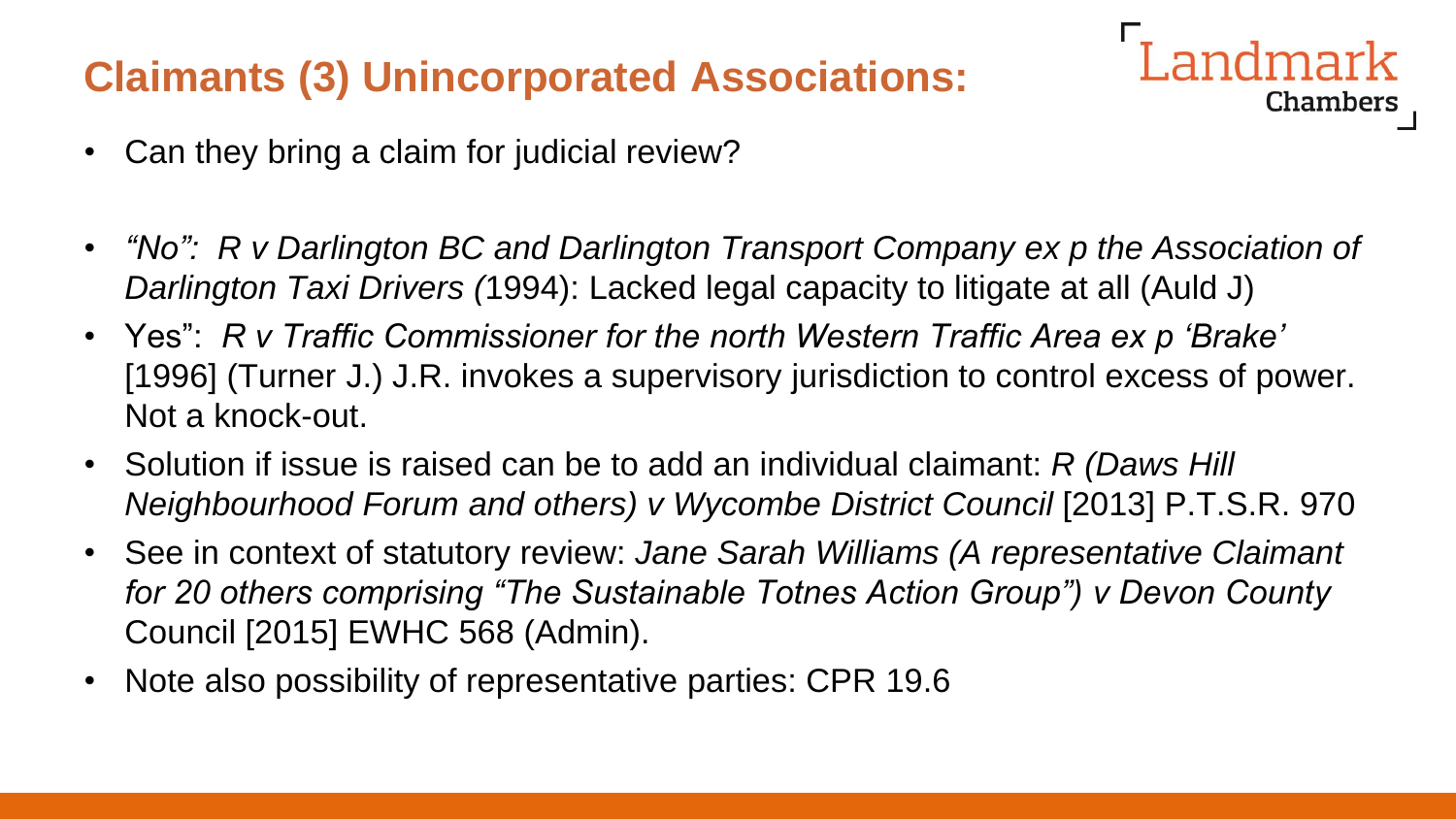



- Local authorities may be claimants- e.g. *R (Luton Borough Council v Central Bedfordshire Council* [2015] EWCA Civ 537 (note Aarhus rules).
- NGOs- e.g. *R (Friends of the Earth Ltd) v Environment Agency* [2019] EWHC 25 (Admin).
	- Lord Diplock in *R v IRC ex parte National Federation for the Self Employed* 1982 AC 617

*It would, in my view, be a grave lacuna in our system of public law if a pressure group, like the federation, or even a single public-spirited taxpayer, were prevented by outdated technical rules of locus standi from bringing the matter to the attention of the court to vindicate the rule of law and get the unlawful conduct stopped.*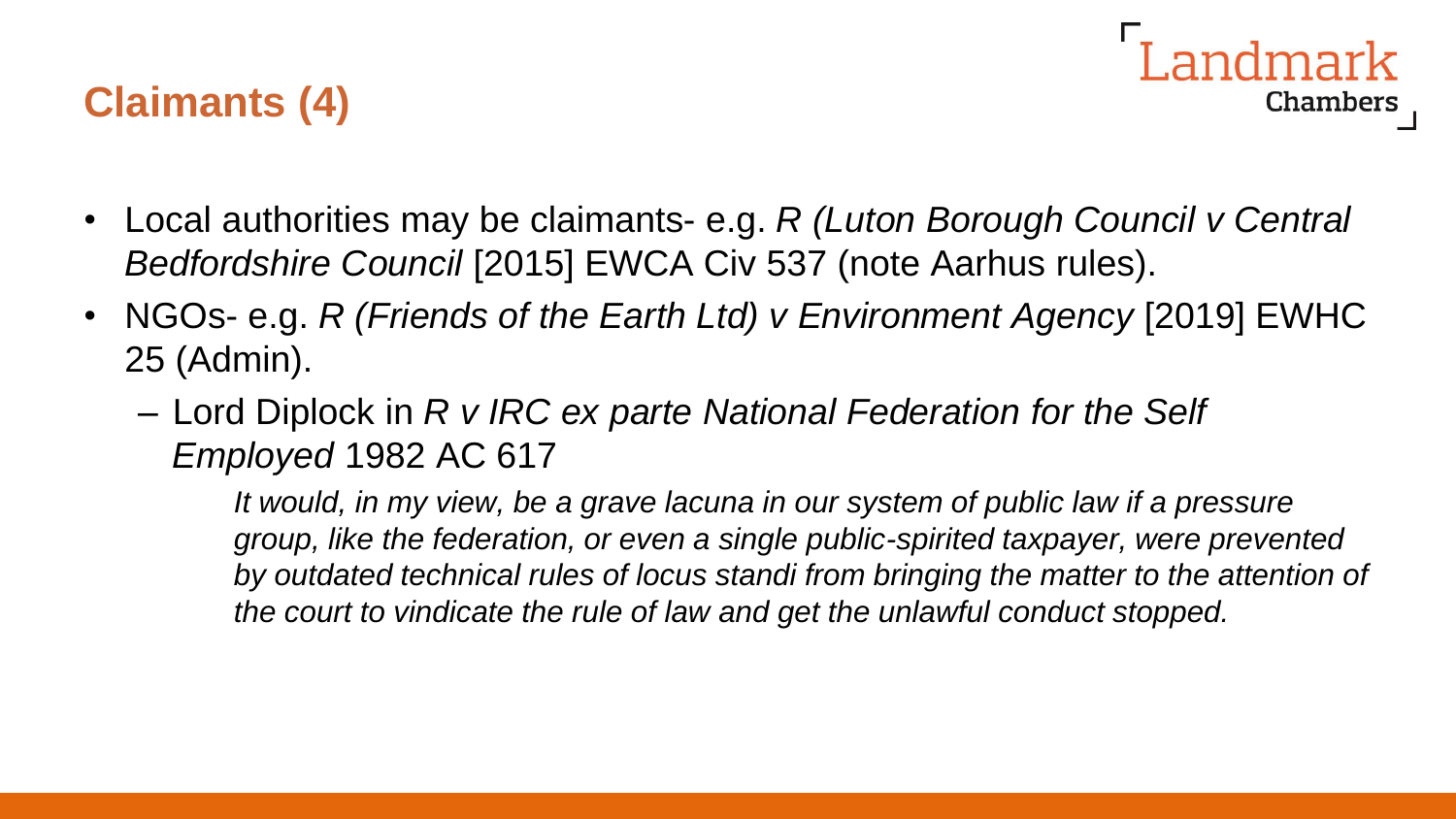### **Claimants (5) Incorporated Associations:**

#### *Residents Against Waste Site Ltd v Lancashire CC* [2007] EWHC 2558

- Incorporated Associations have general capacity to litigate
- Defendant submitted claimant company lacked standing, as it was formed two days before bringing the claim for judicial review.

- In substance company represented the interests of local residents.
- Case represents the direction of travel in an "increasingly catholic view of *locus standi" (see R* (On the Application Of) Plantagenet Alliance Ltd v Secretary of State for Justice [2014] EWHC 1662 at [81])
- *R –v- Leicestershire County Council ex parte Blackfordby and Boothorpe Action Group Limited* [2001] Env LR 2 (Richards J) (formation of a company from an action group need not prevent an action for JR and security for costs could be sought. See Further *Herefordshire Waste Watchers Limited –v- Hereford Council* [2005] EWHC 191 (Admin) (Elias J).
- Real issue is security for costs.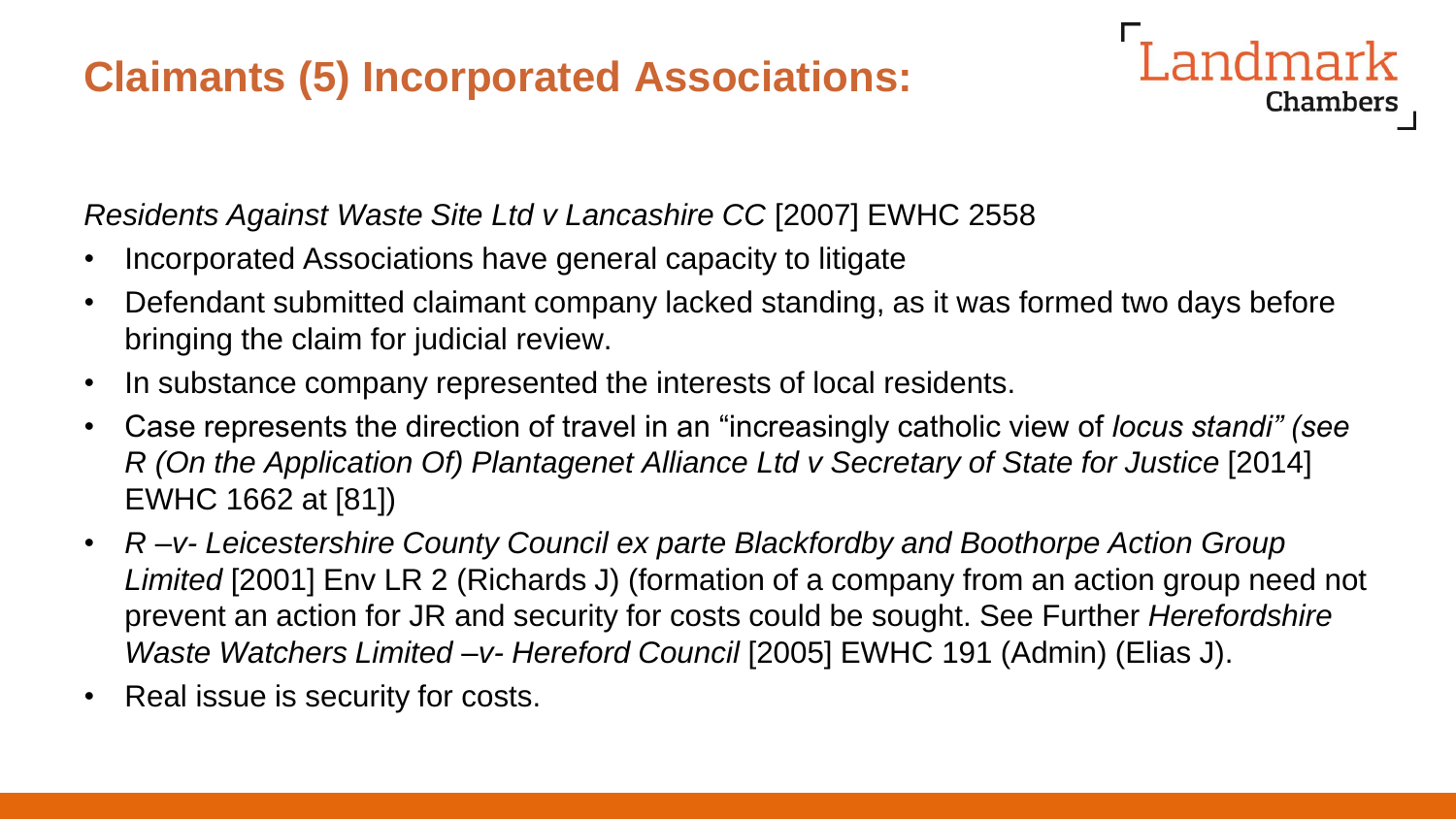### **Claimants (6) Companies**



– Commercial rivalry may factor against permission:

"applications such as this, which may be characterised as part of a commercial struggle between rival developers, "should be subject to rigorous examination by the single judge at the permission stage of a claim for judicial review."

See *R (Commercial Estates Group Ltd v SSCLG* [2015] J.P.L. 351 in which Stuart Smith J referred at [44] back to *R (The Noble Organisation) v Thanet District Council* [2004] EWCA Civ 782 to Auld LJ at [68]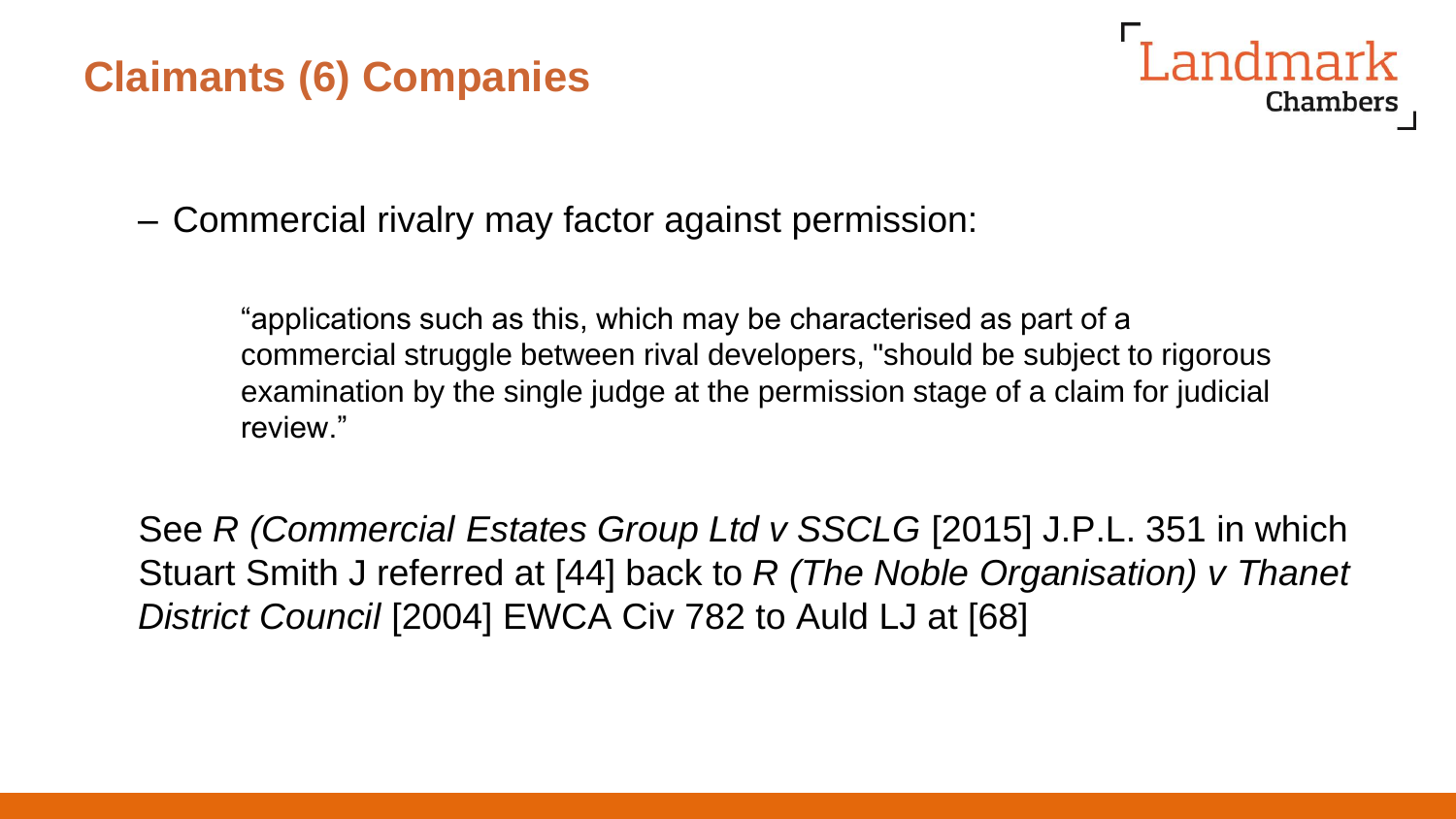# **Standing (1)**



- Tests
- "Sufficient interest" judicial review
- "person aggrieved" s288 Town and Country Planning Act 1990
- "victim" Human Rights Act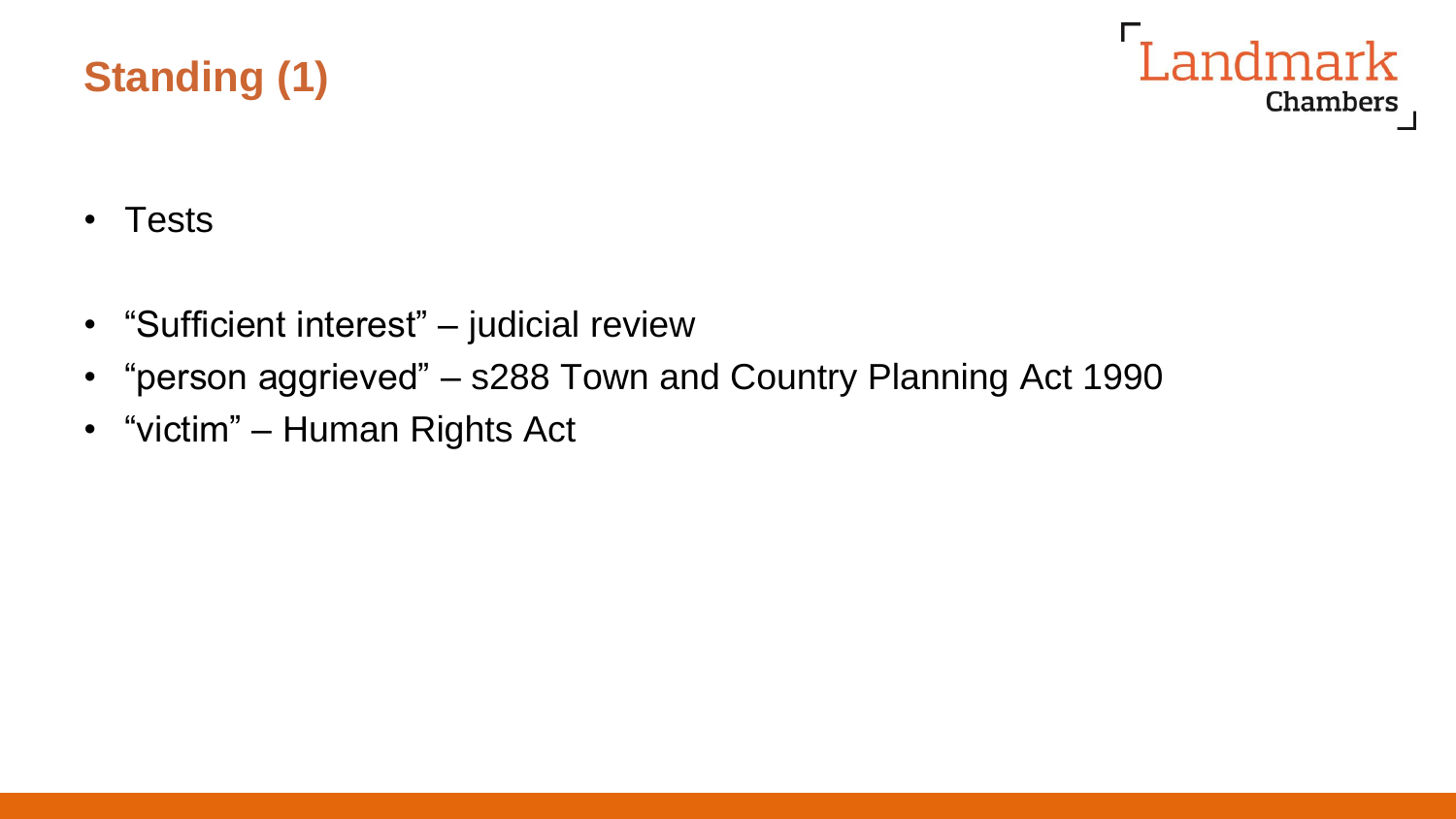### **R v Monopolies and Mergers Commission, ex parte Argyll Group Ltd 1986 1 WLR 763**

Landmark

**Chambers** 

"The first stage test which is applied on the application for leave, will lead to a refusal if the applicant has no interest whatsoever and is, in truth, no more than a meddlesome busybody. If, however, the application appears to be otherwise arguable and there is no other discretionary bar, such as dilatoriness on the part of the applicant, the applicant may expect to get leave to apply, leaving the test of interest or standing to be reapplied as a matter of discretion on the hearing of the substantive application. At this second stage, the strength of the applicant's interest is one of the factors to be weighed in the balance."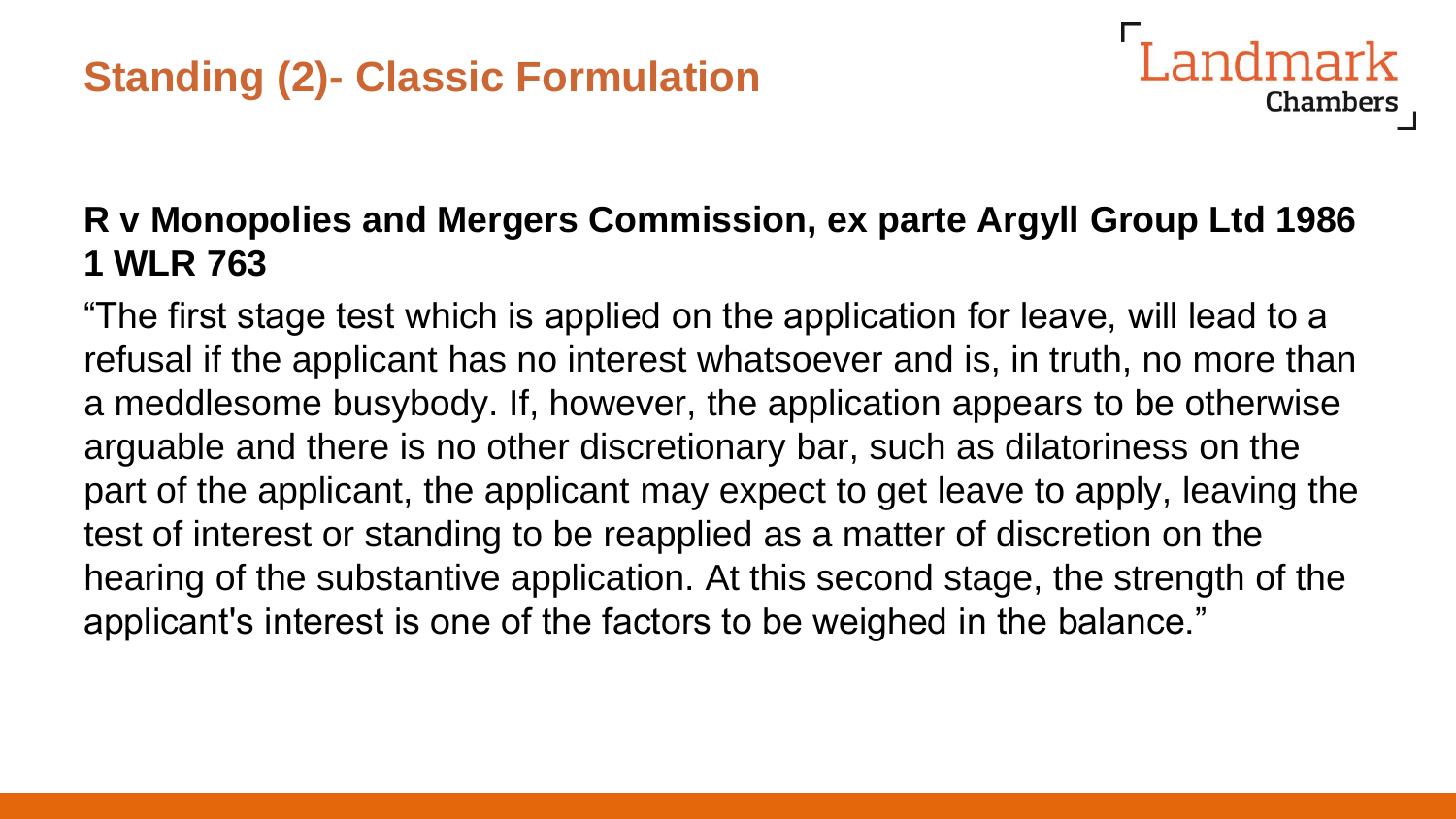# **Standing (3)**

•

Landmark **Chambers** 

Sedley J's view in *ex parte Dixon* was that this test contained the following elements:

- The threshold at the point of the application for leave is set only at the height necessary to prevent abuse.
- To have "no interest whatsoever" is not the same as having no pecuniary or special personal interest. It is to interfere in something with which one has no legitimate concern at all; to be, in other words, a busybody.
- Beyond this point, the question of standing has no materiality at the leave stage.
- At the substantive hearing "the strength of the applicant's interest is *one* of the factors to be weighed in the balance" : that is to say that there may well be other factors which properly affect the evaluation of whether the application in the end has a "sufficient interest" to maintain the challenge and - what may be a distinct question - to secure relief in one form rather than another.
- *R (oao Kides) v South Cambridgeshire DC (*2003) 1 P. & C.R. 19- pretty broad conception of sufficient interest: Claimant had no interest in the arguments raised- only in the outcome.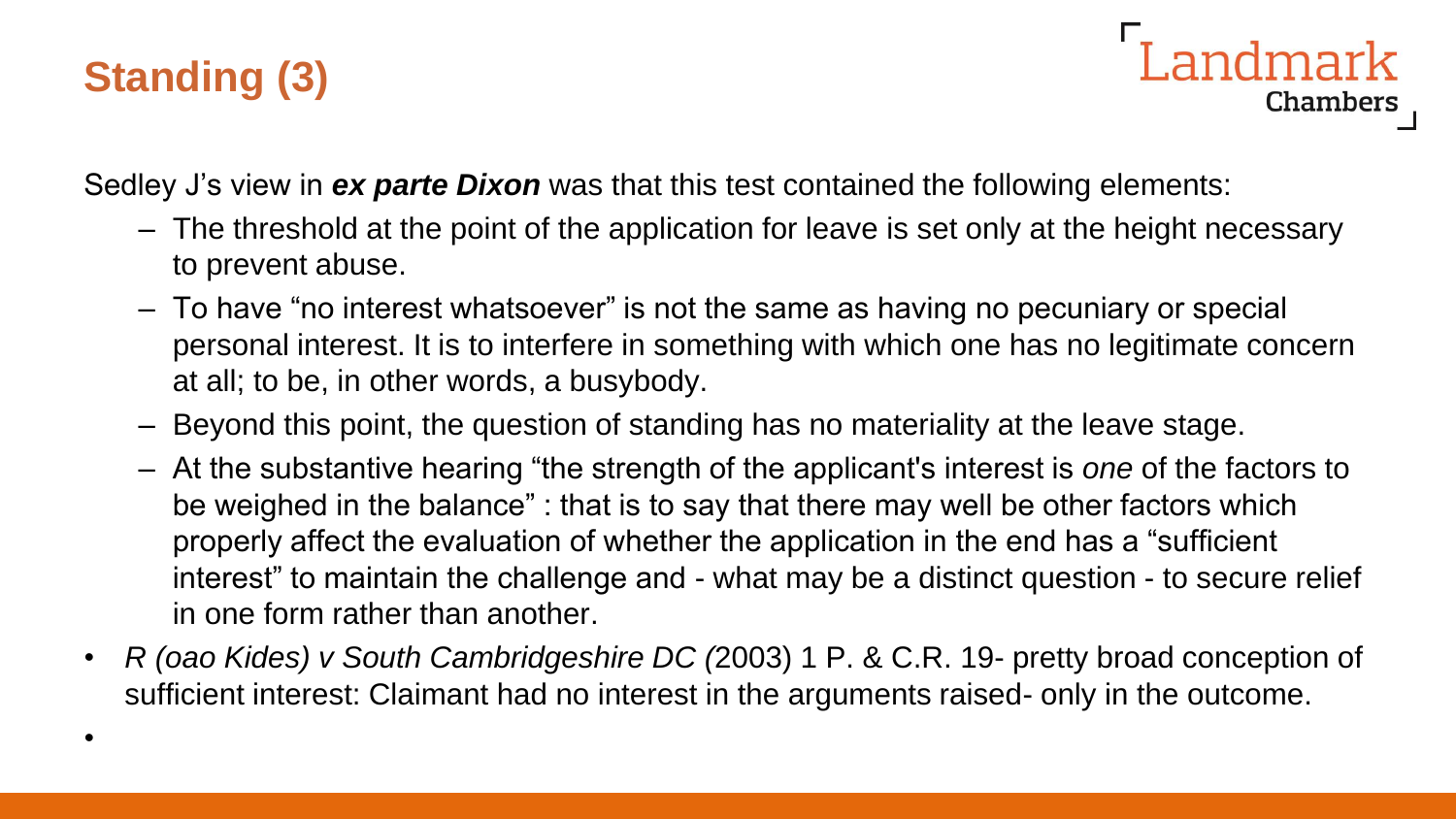### **Standing (4): "persons aggrieved" formula**

• "Persons aggrieved" formula from s. 288 TCPA 1990 (and other legislation)

- Same as JR standing test?
	- *Norman v SSCLG* [2018] EWHC 2910 (Admin)- decision under appeal to Court of Appeal. Claimant was a county councillor who made a decision to refuse planning permission; that decision was appealed by the developer and the Secretary of State granted permission on appeal. The County Councillor wished to challenge the permission. Held that she was seeking to step into the shoes of the Council, or the local neighbour and was not a "person aggrieved" in a representative capacity.
	- Judgment considering *Ashton v Secretary of States for Communities and Local Government* [2010] EWCA Civ 600 at [59]; *Lardner v Renfrewshire Council* [1997] SCLR 454 *Walton v Scottish Ministers* [2012] UKSC 44**-** on question whether there is a difference in standing requirements under statutory challenges and judicial review.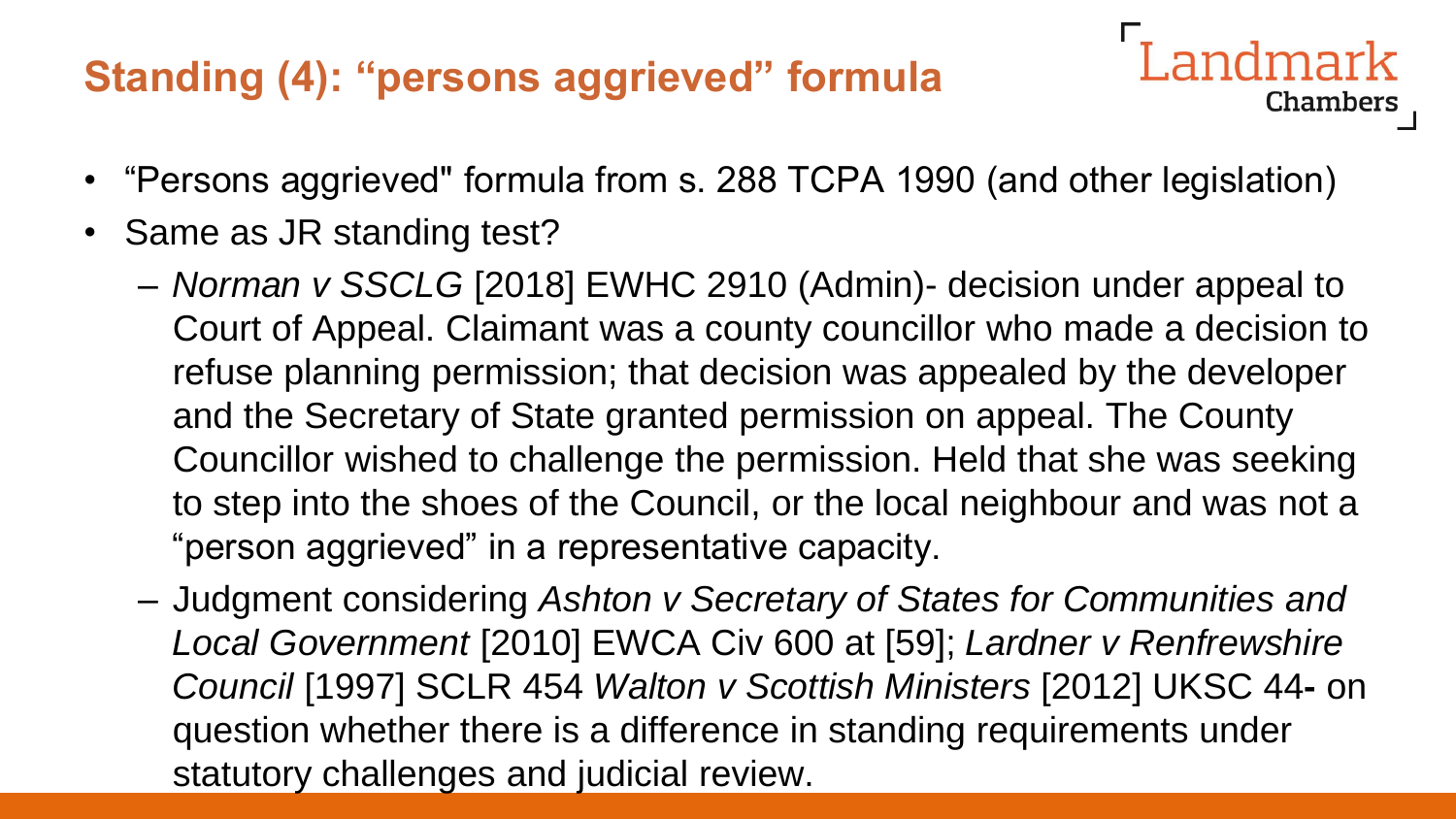### **Promptness**



- CPR 54.5(1)(a): The primary test for timing of JR is "promptly"
- CPR 54.5(1)(b): In any event- within 3 months
- *R. (on the application of Crompton) v South Yorkshire Police and Crime Commissioner* [2018] 1 W.L.R. 131 confirms principle in *R v Department of Transport ex p. Presvac Engineering (1991) 4 Admin LR 121, 131* that where a claim is brought promptly upon a Claimant becoming aware of grounds for challenge, but outside three months, it is out of time. But lack of knowledge of decision can be relevant to whether an extension of time for bringing the claim should be granted (*Presvac 133, 134)*
- Both conditions are extendable-
- CPR Part 3.1(2)(a) provides that except where the CPR provides otherwise, the court may "extend or shorten the time for compliance with any rule, practice direction or court order" (even where time has expired) Gordon Peters v London Borough of Haringey v Lendlease Europe Holdings Ltd [2018] EWHC 192 (Admin)- Ouseley J refused to extend time. See also eg. Lindblom J in *Connors v SSCLG* [2018] J.P.L. 516 at [74]-[88]
- R. (on the application of Thornton Hall Hotel Ltd) v Wirral MBC [2018] PTSR 954 extension of time of six years to allow quashing of a planning permission granted erroneously without intended conditions creating a temporary planning permission.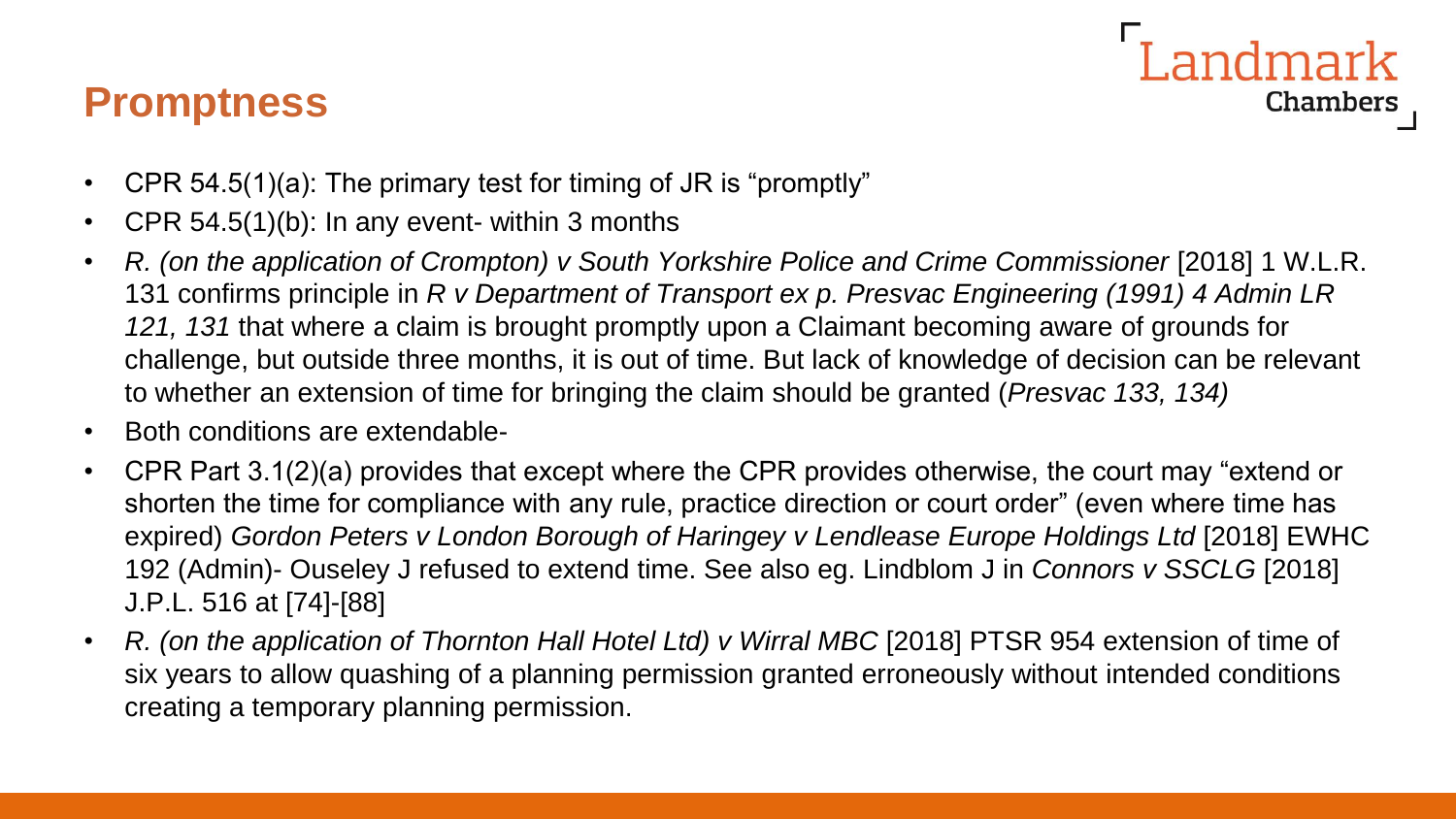### **Promptness (2)** *R (Sustainable Development Capital LLP) v SSBEIS*  **Chambers [2017] EWHC 771 (Admin)**

- Claim brought within three months of decision and five weeks after actual knowledge of the decision. Claim dismissed for lack of promptness.
- [31] Well-established that bringing claim within three months is not necessarily prompt: citing *Finn-Kelcey v Milton Keynes BC* [2009] Env. L.R. 17 at paragraph 21
- [32] Time begins to run on the date when the grounds of challenge first arose, usually the date on which the decision under challenge was taken. The time does not begin to run from the date when the Claimant knew of the grounds of challenge.

Query- *R (Anufrijeva) v SSHD* [2004] 1 AC 604 at §26 and SSHD v Shehzad [2016] EWCA Civ 615 at §31

- [34] The use of the pre-action protocol procedure does not affect the time limits for bringing the claim under CPR 54.5, as the protocol itself makes clear.
- See also *Regina (Peters) v Haringey London Borough Council* [2018] P.T.S.R. 1359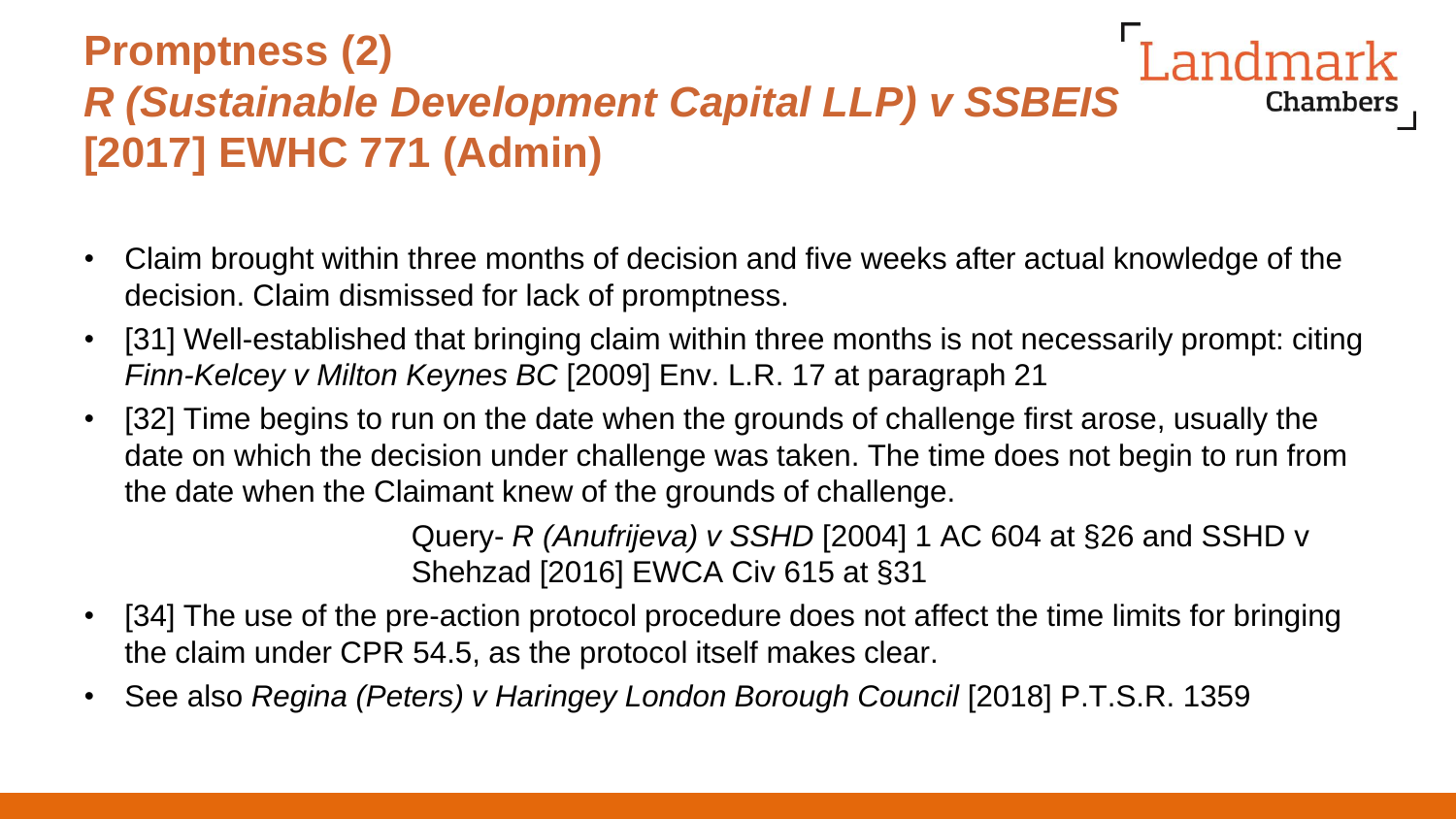## **Promptness (3)**

• Promptness requirement now largely eliminated from cases involving EU law (because too uncertain), but continues to apply to non-EU cases: *R (Berky) v*  N*ewport City Council* [2012] EWCA Civ 378

ndmark

- Lawyer's delay not a good reason for extending time- see *Ex p. Furneaux*  [1994] 2 All E.R. 652
- Not knowing about the decision- can theoretically be a good reason if expeditious thereafter- *World Development Movement* [1995] 1 W.L.R 386
- *Gerber v Wiltshire Council* [2016] W.L.R. 2593 inappropriate to extend time for bringing a legal challenge simply because an objector did not notice what was happening, or because of reliance on incorrect legal advice
- Delay obtaining legal aid probably not a good reason- see *R (Kigen) v SSHD [2016] 1 W.L.R.723.*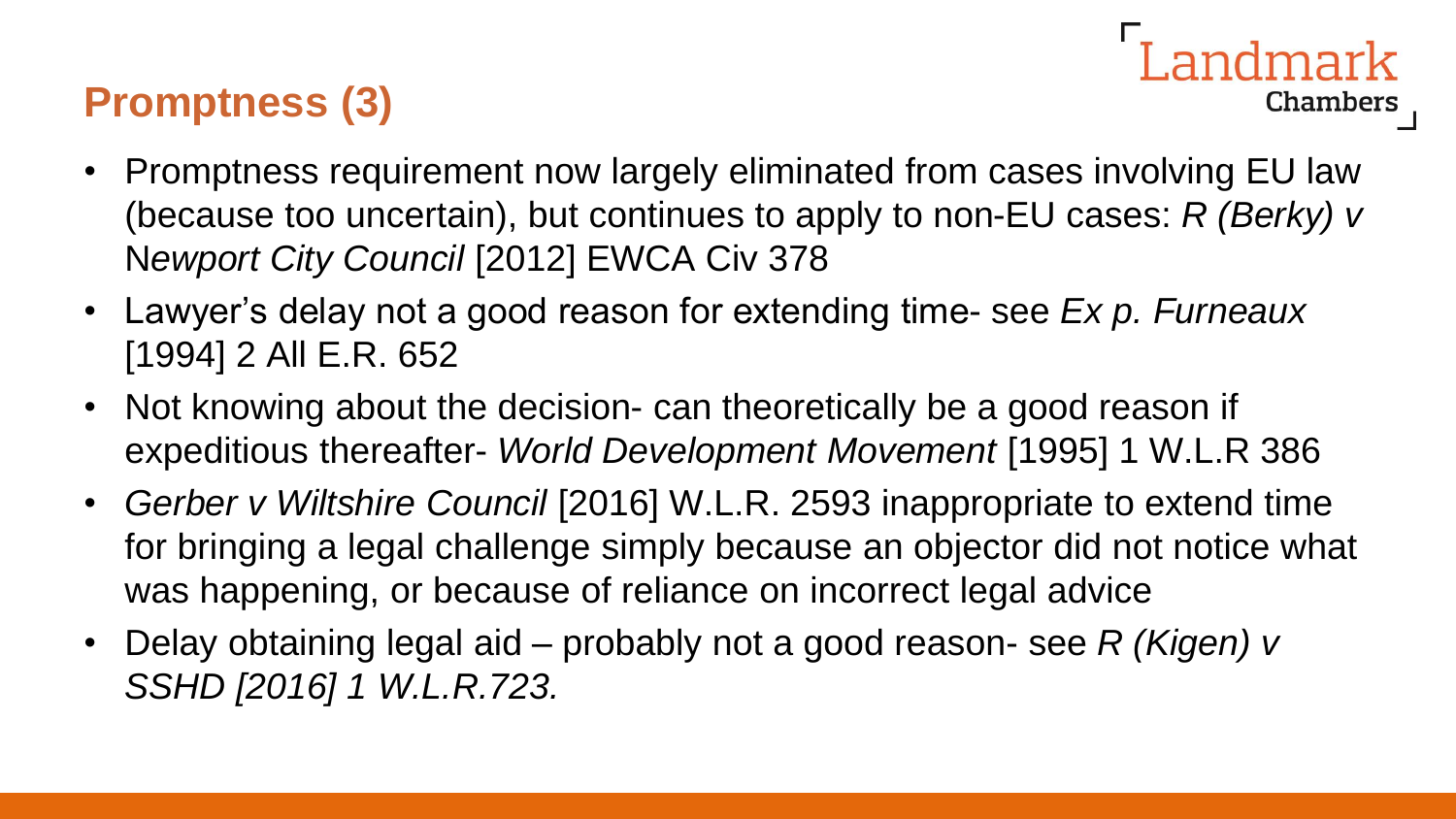### **Grounds for Judicial Review (1)**

- Chambers
- Where there is a hard-edged question for the court, that is likely to be stronger than *Wednesbury* review of exercise of discretion.
- One of the most effective grounds: Breach of public law duty of adherence to published policy (see *Lumba* [2012] 1 AC 245 §30 and *Tesco Stores Ltd v Dundee CC* [2012] PTSR 983 especially at [18]-[19]))
	- *Adegun* [2019] EWHC 22 (Admin): Failure to adhere to policy on detention of mentally ill detainees:
	- *R (Mevagissey P.C.) v Cornwall Council* [2013] EWHC 3684- meaning of policy on Areas of Outstanding National Beauty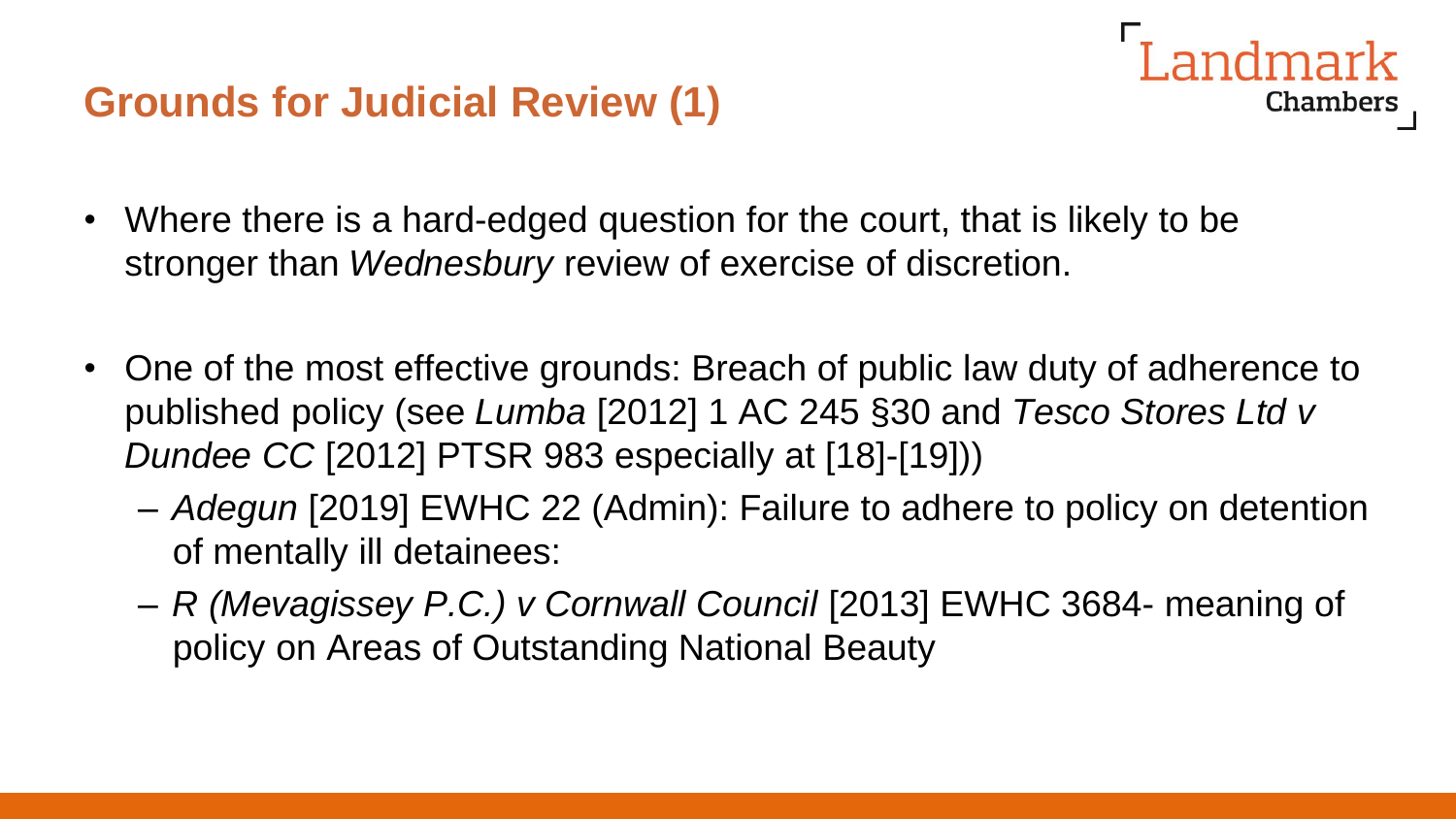

Court decides an issue of a matter of fact

### E.g. *R (Miah) v SSHD* [2017] EWHC 2925

The question of whether the Claimant was a British Citizen who had a "right of abode" was a precedent fact. He did have a right of abode and it followed that the Secretary of State should not have removed him to Bangladesh. Consequently, he did not have to pursue an appeal from abroad: he could judicially review the removal and he could establish the fact by evidence in the course of the judicial review hearing (applying Sedley LJ in *R (Lim) v. SSHD [2007] All ER (D) 402* (Jul) at paragraph 19)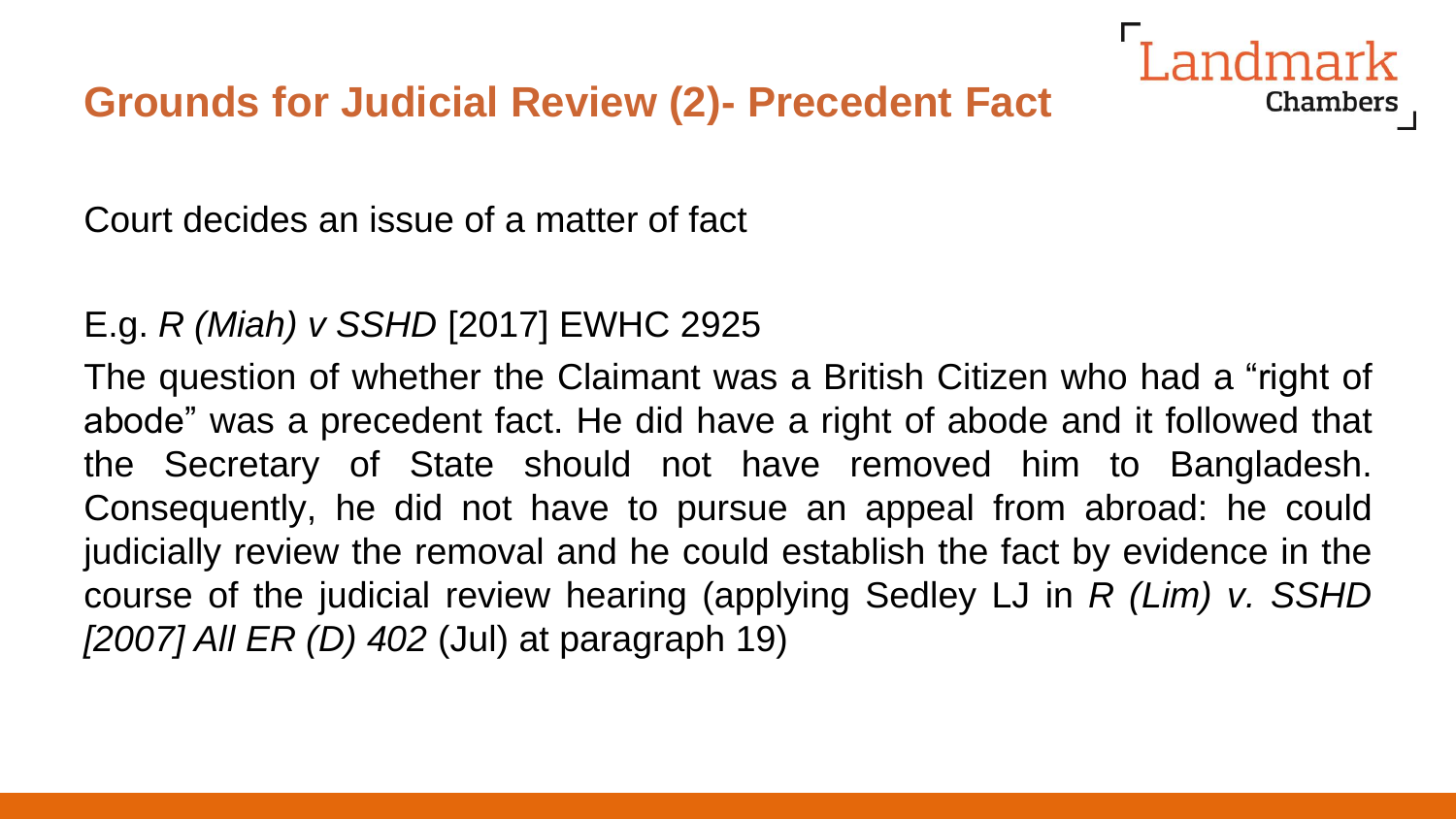## **Grounds for Judicial Review (3) – Human Rights/ Natural Justice**



- In a human rights case, *court decides* whether right is breached or not: *R (Begum) v Denbigh High School* [2007] 1 AC 100,
- Recent case: *R (Hussein) v SSHD* [2018] EWHC 213 (lock-in procedures in detention centres in violation of article 9)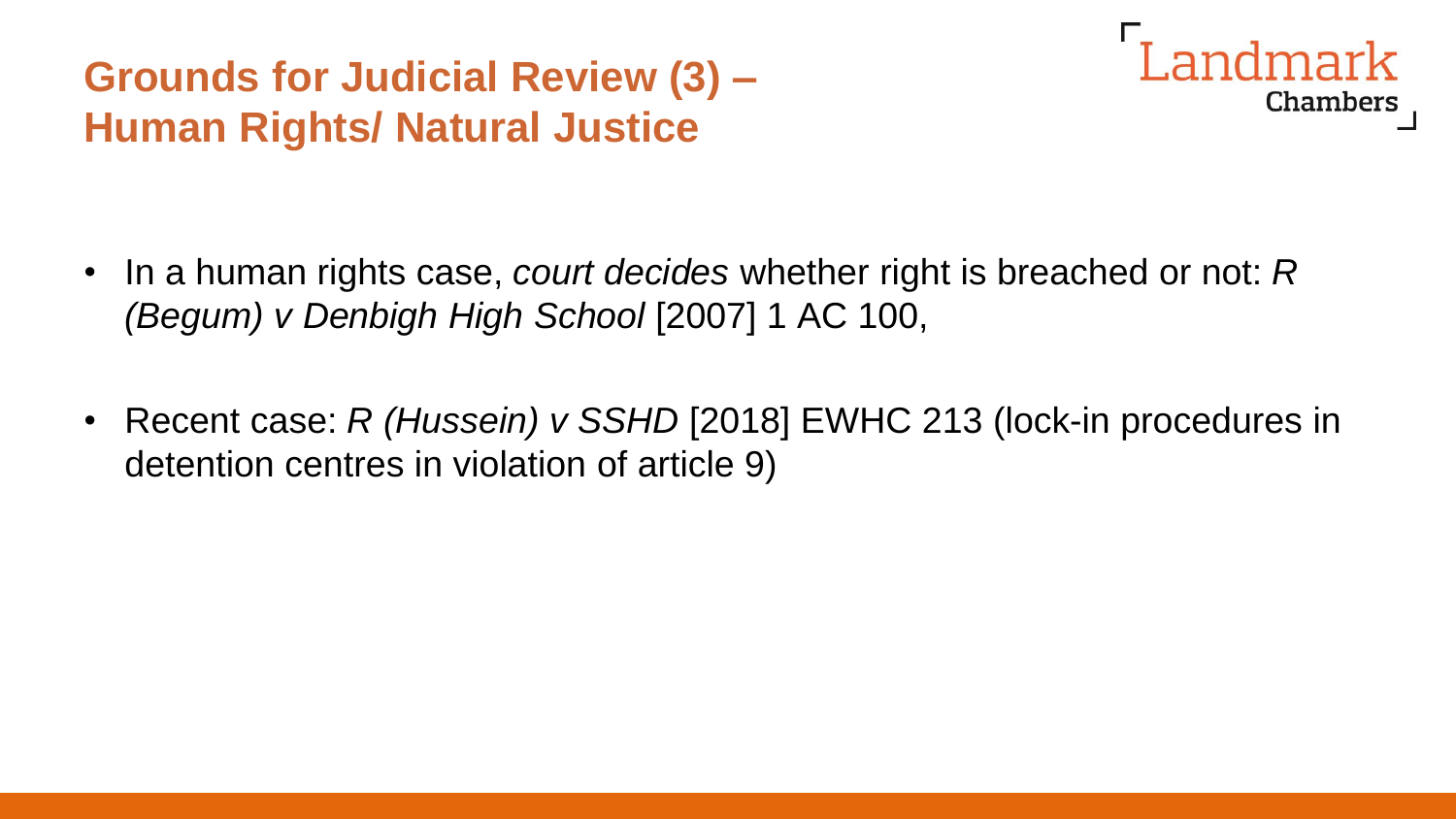#### *Grounds (4) Secretary of State for Employment v Tameside Metropolitan*  Chambers *Borough Council* [1977] A.C.1044

- Decision maker must ask himself the right question, and take reasonable steps to enable him to answer it correctly (1065B)
- But "manner and intensity" of enquiry is a matter for decision maker, subject to Wednesbury review: *R (Plantagenet Alliance) v SSJ* [2014] 1662 (QB)
- Applies to the Public Sector Equality Duty *R (Hurley & Moore) v Secretary of [State for Business, Innovation and Skills](https://login.westlaw.co.uk/maf/wluk/app/document?src=doc&linktype=ref&context=78&crumb-action=replace&docguid=I79A18EE05C2211E1BD91A63F7B7FE29A)* [2012] EWHC 201 (Admin)at [89], affirmed recently in *Powell v Dacorum Borough Council* [2019] EWCA Civ 23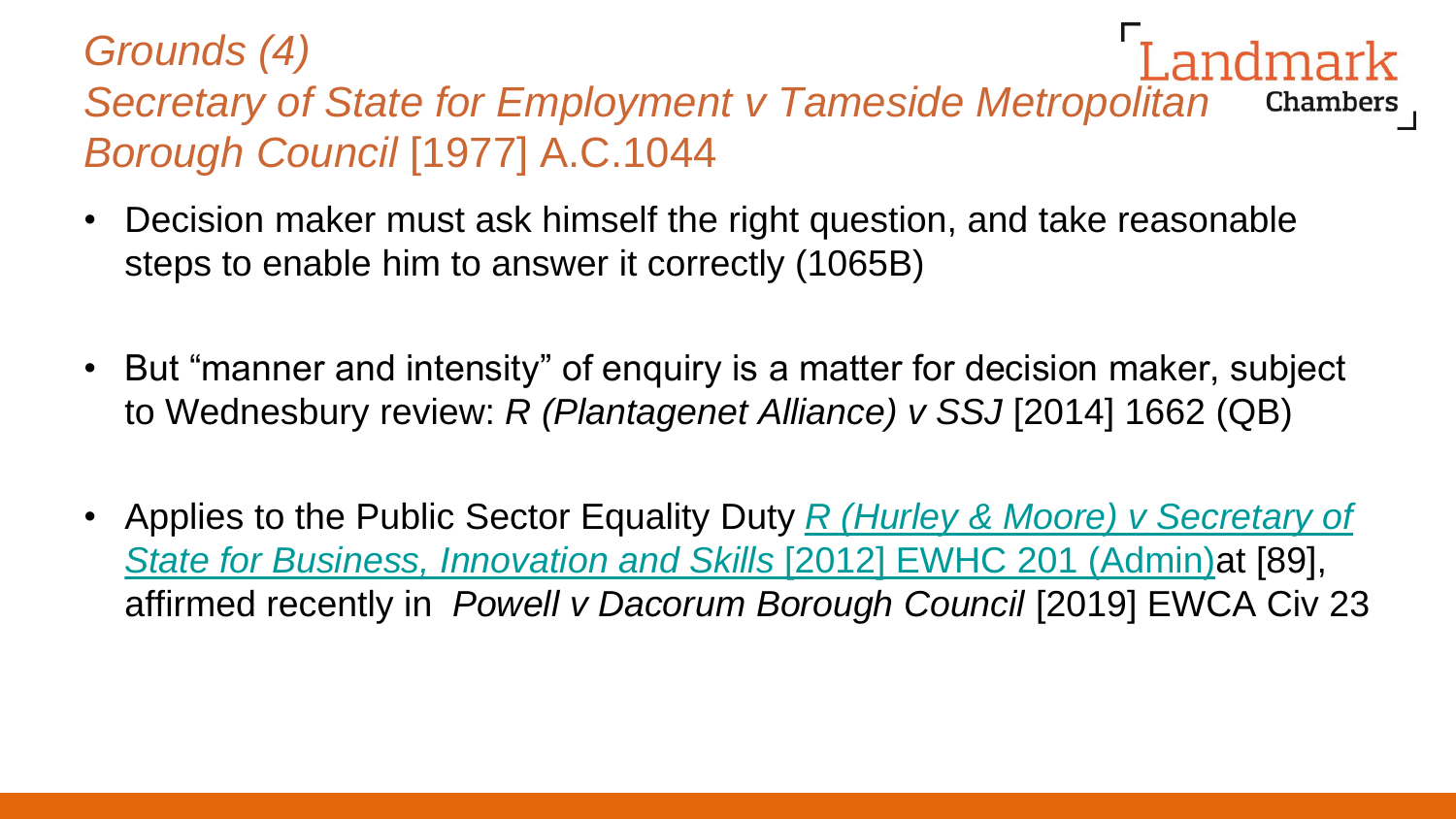### **Section 149 Public Sector Equality Duty**

*(1) A public authority must, in the exercise of its functions, have due regard to the need to—*

*(a) eliminate discrimination, harassment, victimisation and any other conduct that is prohibited by or under this Act;*

ndmark

Chambers

*(b) advance equality of opportunity between persons who share a relevant protected characteristic and persons who do not share it;*

*(c) foster good relations between persons who share a relevant protected characteristic and persons who do not share it*

- Main principles: *R (Bracking) v SSWP* [2013] EWCA Civ 1345; and *R (Brown) v SSWP*  [2009] P.T.S.R. 1506
	- duty is a continuing one
- "The authority must address the impacts of the measure" (per Supperstone J *R (TW, SW, EM v London Borough of Hilllingdon* [2018] EWHC 1791 (Admin) (10 year residence requirement for eligibility to social housing unlawful contrary to section 29 Equality Act 2010 for failure to confront impacts on traveller families)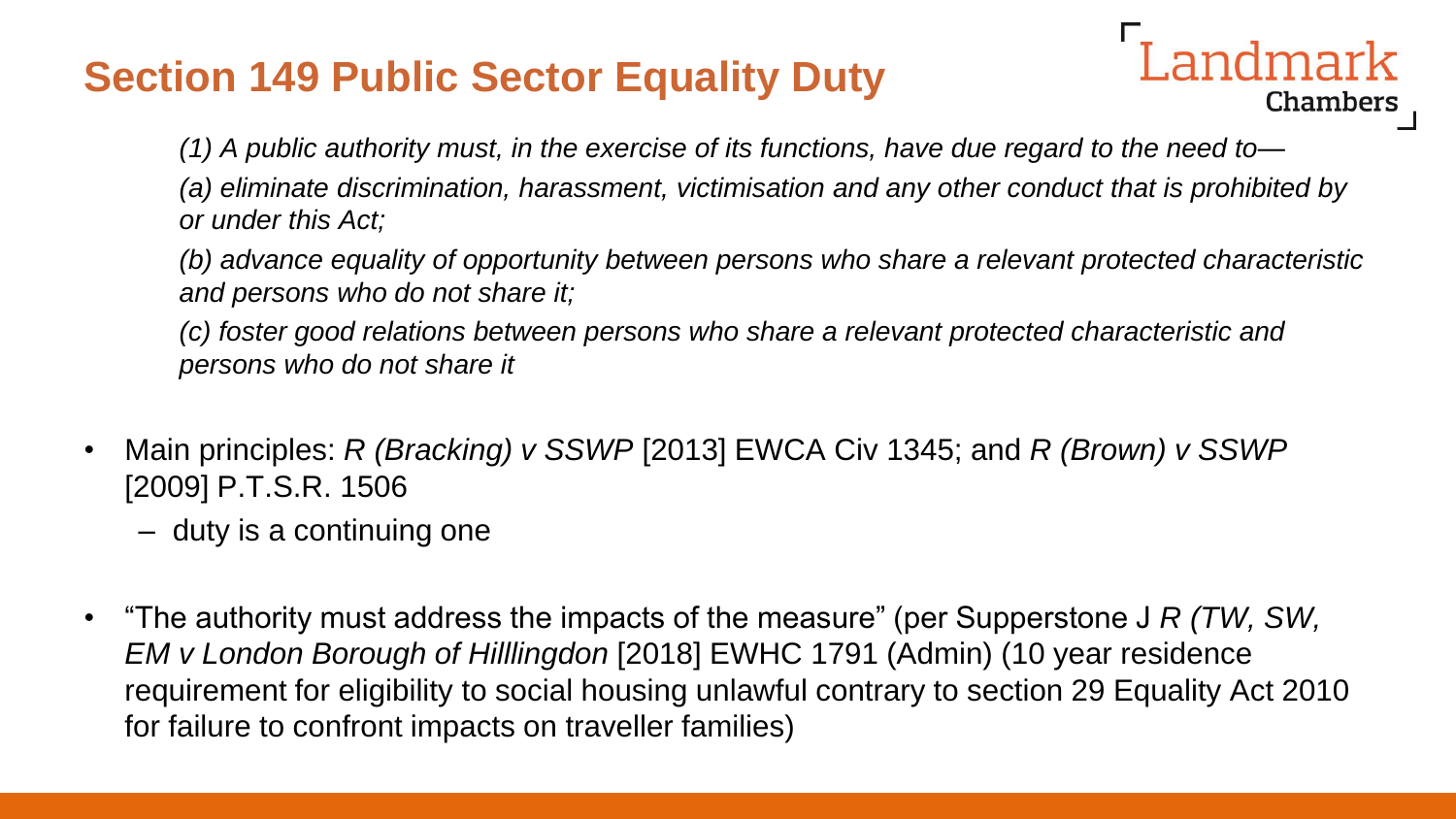# *Discretion R (Gardiner) v Herefordshire Council*  **[2018] EWHC 3842 (Elvin Q.C.)**

• Council granted planning permission for a chicken farm. Council omitted to impose any condition or require any planning obligation controlling water supply. Claim for judicial review was brought and before the substantive hearing the Landowner entered into a unilateral obligation controlling water supply.

ndmark

- Court held that in those circumstances it would be futile to quash the permission, notwithstanding that the Council had not considered for itself whether the obligation offered was adequate.
- Claim subject to appeal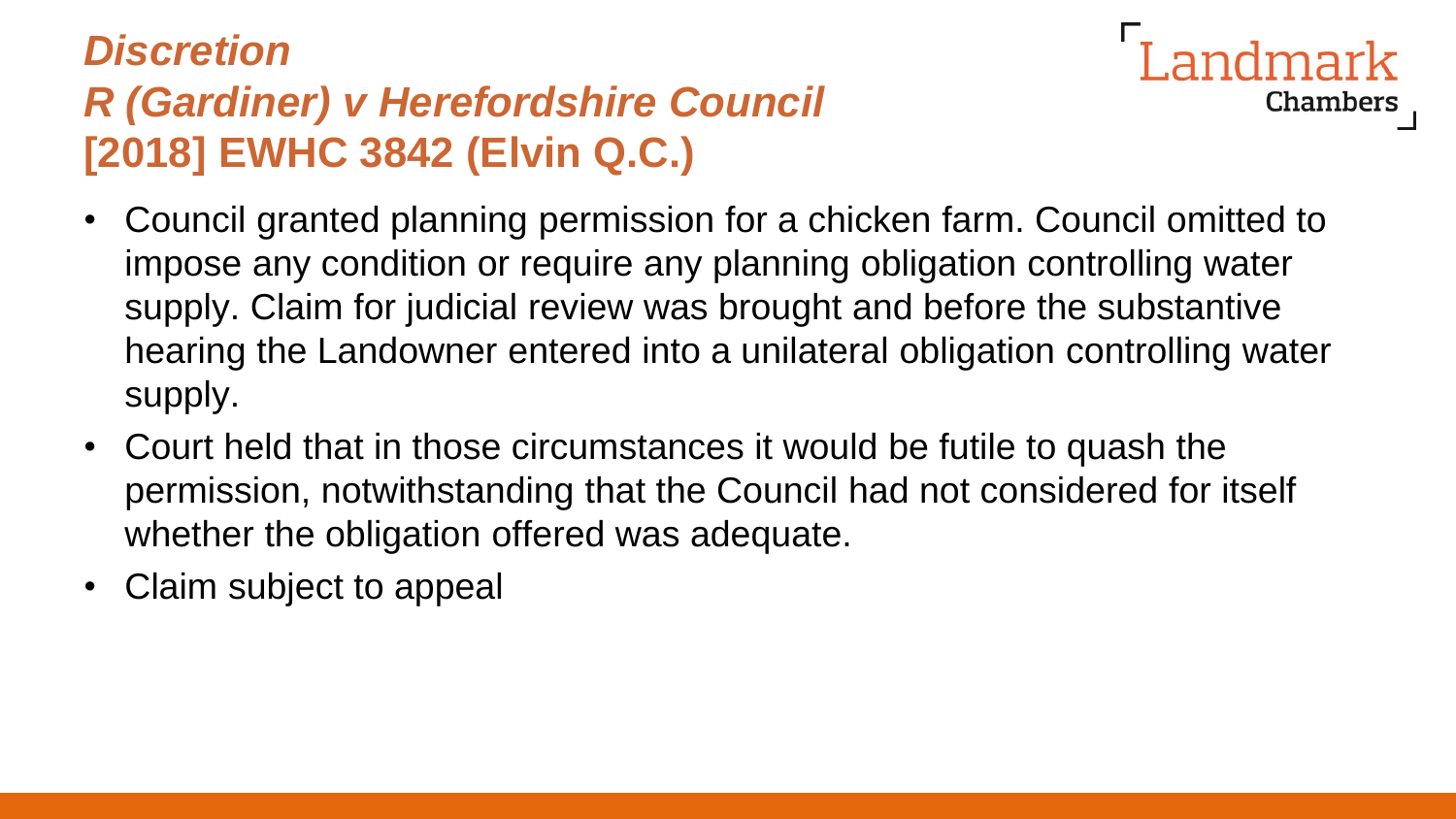# *Discretion R (Cairns) v Hertfordshire CC* **[2019] Env L.R. 6**

• EIA screening opinion overlooked the effect of the proposal on the archaeological remains. In consequence, the screening opinion was [incomplete and failed to meet the statutory requirements under reg.5\(4\) of](https://login.westlaw.co.uk/maf/wluk/app/document?src=doc&linktype=ref&context=19&crumb-action=replace&docguid=ICE1C6B00270811E7AFE4CF54322059F3)  the EIA Regulations 2017 . If screening had been properly carried out, it would probably have led to the conclusion that the proposal was likely to have significant effects on the archaeological remains..

Chambers

• However, Lang J declined to grant relief, in the exercise of inherent discretion, and applying [s.31\(2A\) of the Senior Courts Act 1981](https://login.westlaw.co.uk/maf/wluk/app/document?src=doc&linktype=ref&context=19&crumb-action=replace&docguid=I0C55BFB0E44A11DA8D70A0E70A78ED65), as even if the proposal had been treated as EIA development, the outcome would have been the same.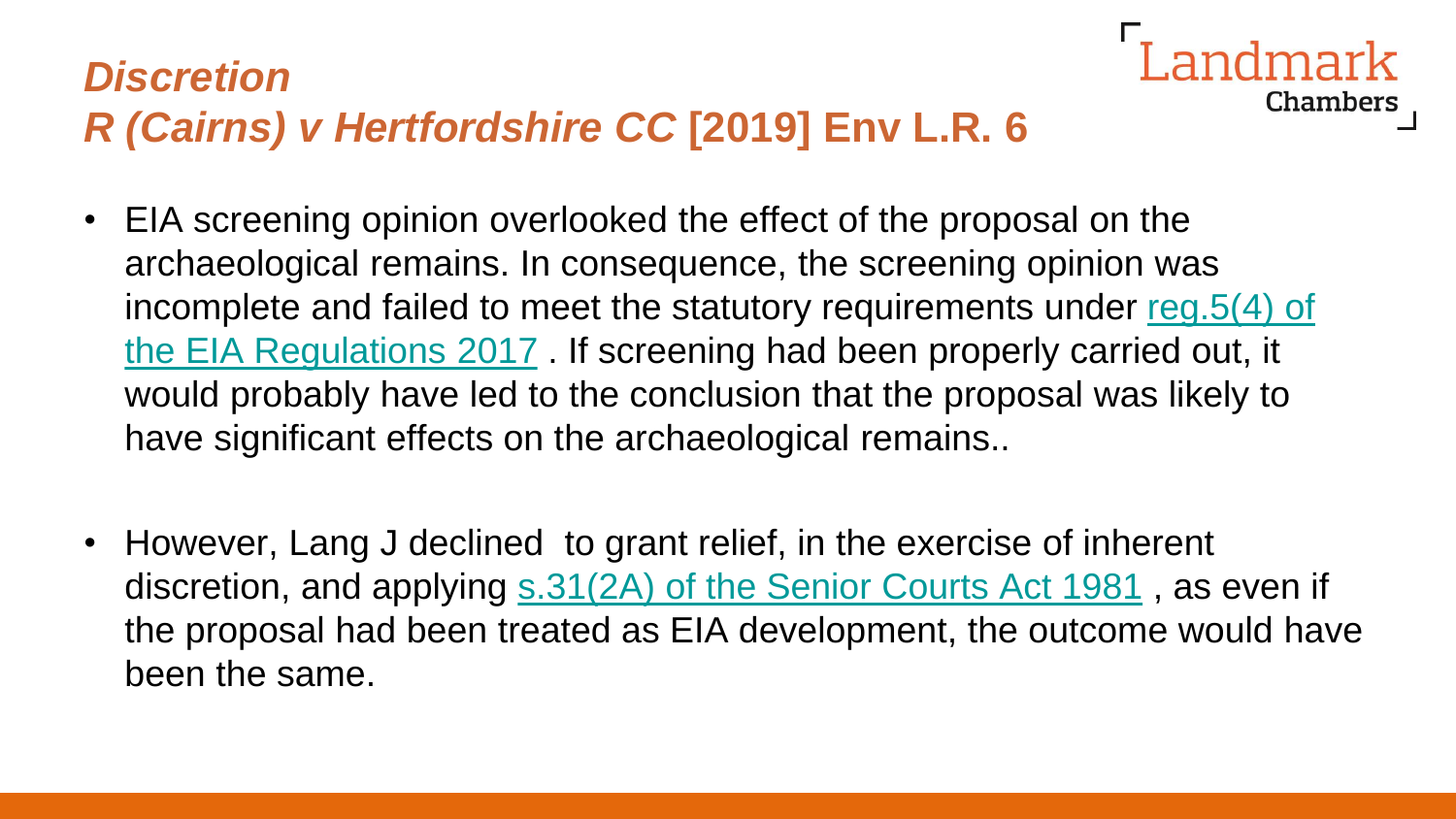



• Can be the most important part of JR: see e.g. Parveen v SSHD [2018] EWCA Civ 932 per Underhill LJ §30

#### **CPR 54.16**

Rule 8.6(1) does not apply. No written evidence may be relied on unless- (a) it has been served in accordance with any- (i) rules under this Section; or (ii) direction of the court; or (b) the court gives permission.

**CPR 54.6(2)** The claim form must be accompanied by the documents required by Practice Direction 54A. **PD 54A para 5.6** The claim form must include or be accompanied by-

(2) a statement of the facts relied on;

**para 5.7** In addition, the claim form must be accompanied by-

(1) any written evidence in support of the claim…